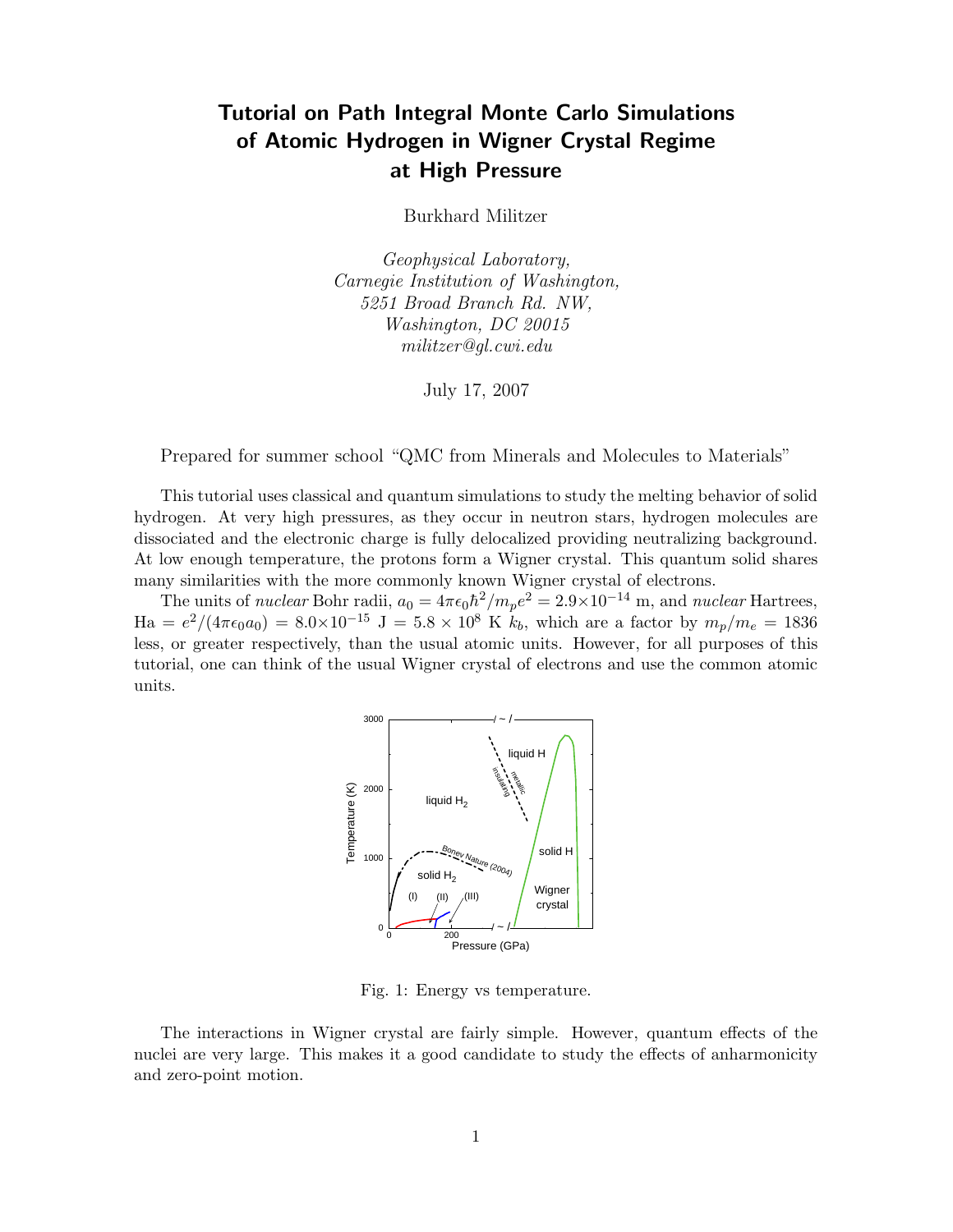Begin the tutorial with:

```
> bsub -Is -n1 -W 1:00 tcsh
> limit stacksize unlimited
> cd ~/scratch-global
> tar xzvf ~train08/tutorial.tar.gz
> cd tutorial
```
### 1 Classical Monte Carlo code for Coulomb systems (CMC)

Before running the CMC code, please write down the formulae for the energy per particle in the limits of very low and very high temperature. For simplicity, ignore the long-range effect and think of a pair potential  $V(r_i - r_j)$ :

For crystal with atoms at positions  $r_i$  the internal energy (kin.+pot.) per particle is,

$$
E(T \to 0)/N = + \tag{1}
$$

In the limit of infinite temperature, the charge are randomly distributed (Why is that?). What is the internal energy then?

$$
E(T \to \infty)/N = + \tag{2}
$$

CMC is require no input files but takes 4 command lines parameters:

- the number of particles (please use 54),
- the Wigner-Seitz radius  $r_s$   $(\frac{4\pi}{3})$  $\frac{4\pi}{3}r_s^3 = V/N$  to specify the density,
- the temperature,
- and maximum displacement d in the Monte Carlo moves (enter  $d/r_s$ ).

Now run the CMC code like:

> cmc

- > cmc 54 200 0.01 1.0
- > cmc 54 200 0.01 1.0 > log01
- > cmc 54 200 1e-3 1.0 > log02

• Please run the CMC code for a grid of temperature, leaving the number of particle and density the same. Keep the output by choosing different file name like  $log(0.1)$ ,  $log(0.2)$ , etc. The code reports the acceptance ratio, potential energy (here labeled "E") and how far particles have moved ("DR"):

```
all moves=all p tri= 5400 acc= 4928 ratio= 0.9126
E: Block: -0.00242203 +- 0.00000470 total: -0.00244794 +- 0.00000659
DR: Block: 87.51806630 +- 0.51041911 total: 86.32873562 +- 0.04096862
```
If the acceptance ratio drop below 5%, shorter moves but me moved (reduce  $d/r_s$  and rerun)! Please add your results to Figures 2 and 3.

• Now study the pair correlation function  $g(r) = \frac{V}{N(N-1)} \sum_{i \neq j} \delta(r - r_{ij})$ :

```
> grep gr log01 > gr01
> grep gr log02 > gr02
> gnuplot
gnuplot> plot "gr01" u 2:3,"gr02" u 2:3
```
At which temperature did the classical system melt? Study  $g(r)$  and "DR". Mark it im Figs. 2 and 3.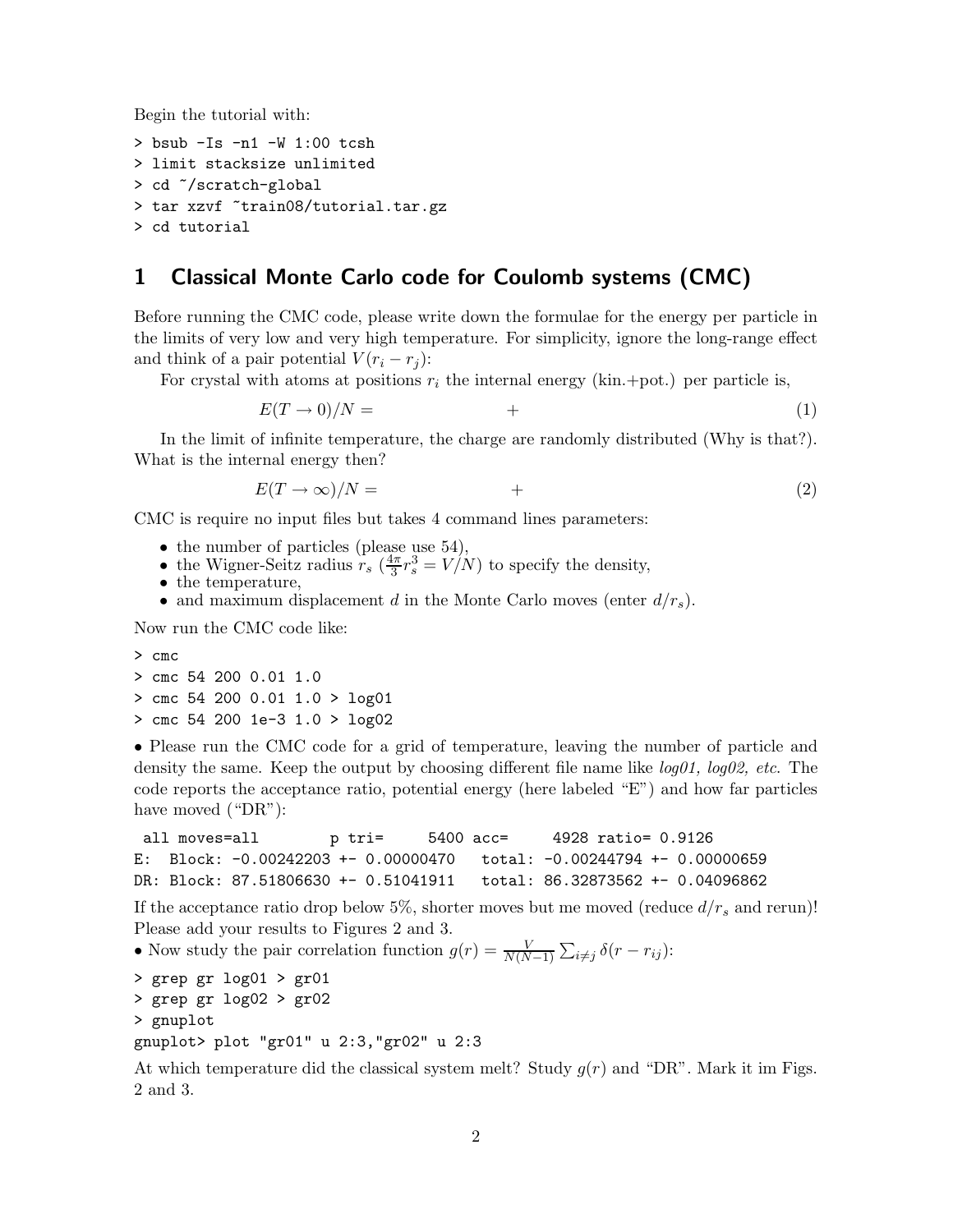

Fig. 2: Energy vs temperature.

## 2 Path integral Monte Carlo code CUPID

The focus of this exercise is to familiarized yourself with the  $C++$  Universal Path Integral Daemon (CUPID) and the input files it requires.

### > cupid

Starting CUPID without arguments provides a list of keywords it understands.

```
> cupid name
```
starts the simulation 'name'. It reads the input file 'name.sy' and writes the output file 'name.out'. The statistical averages are written (dumped) into 'name.dmp' in HDF5 (Hierarchical Data Format), which can be read by,

```
> h5trace name.dmp
> h5trace name.dmp root/obs/E_tot
> h5trace name.dmp root/obs/linde_e > name.linde_e.txt
> h5analysis name.dmp root/obs/E_tot
> h5analysis name.dmp root/obs/E_tot 2 0
> h5analysis name.dmp root/obs/g_ee 2 0 > name.gr.txt
> h5analysis name.dmp root/obs/s_ee 2 0 > name.sk.txt
```
'name' stands for different simulation runs names cc01, cc02, cc03,...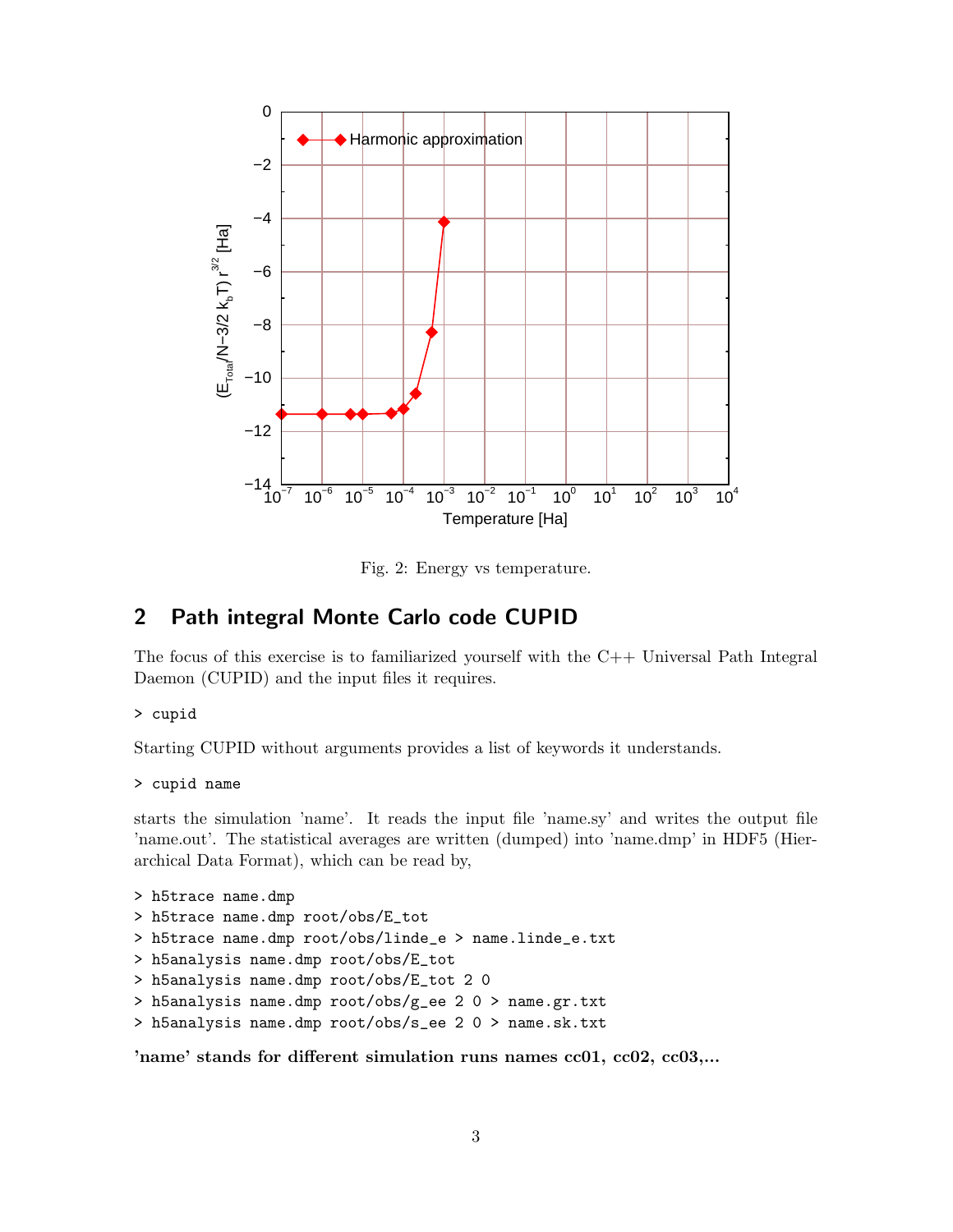

Fig. 3: Energy vs temperature.

### 3 A first cupid run

There is only one input file 'cc01.sy' provided. Please modify it as specified below and save under a new name each time (cc02, cc03 etc.)!

beta 50000.0 Specifies the temperature  $\beta = 1/k_BT$ . nSlices 256 Here it Uses M=256 time slices. In conjunction with  $\beta$ , this determines the time step  $\tau =$  $\beta/M = 50000/256 = 195.312$ .  $\tau$  can only assume values, for which the pair density matrix table has been generated and stored in files 535.ee.dm and 535.ee.lr. Those are 24.4141, 48.8281, 97.6562, 195.312, 390.625, 781.25, 1562.5, and 3125.0 type e 0.5 0 54 e.ic Define particles: name (electron),  $\lambda = \hbar^2/2m_p$ , spin<sup>\*</sup>2 (=0 make electron distinguishable particles), number of particles (here 54), file name to read the starting coordinates. pot pair e e 535.ee.dm 535.ee.lr Read the precomputed electron-proton pair-density matrix. It has been broken up in a long and a short-range part using the Ewald method. units Ha a0 Use units of Hartrees and Bohr radii  $a_0$ . enorm 1. Divide all energy estimators by 54. Energy data in name.dmp will the be per particle! boxSize 1218.589557 The 3dimensional periodically repeated simulation cell with a length 1218.589557  $a_0$  in each direction.

displace e 0.2 30.0 Do only  $20\%$  classical moves as quantum moves. Displace maximally by  $30.0$   $a_0$ .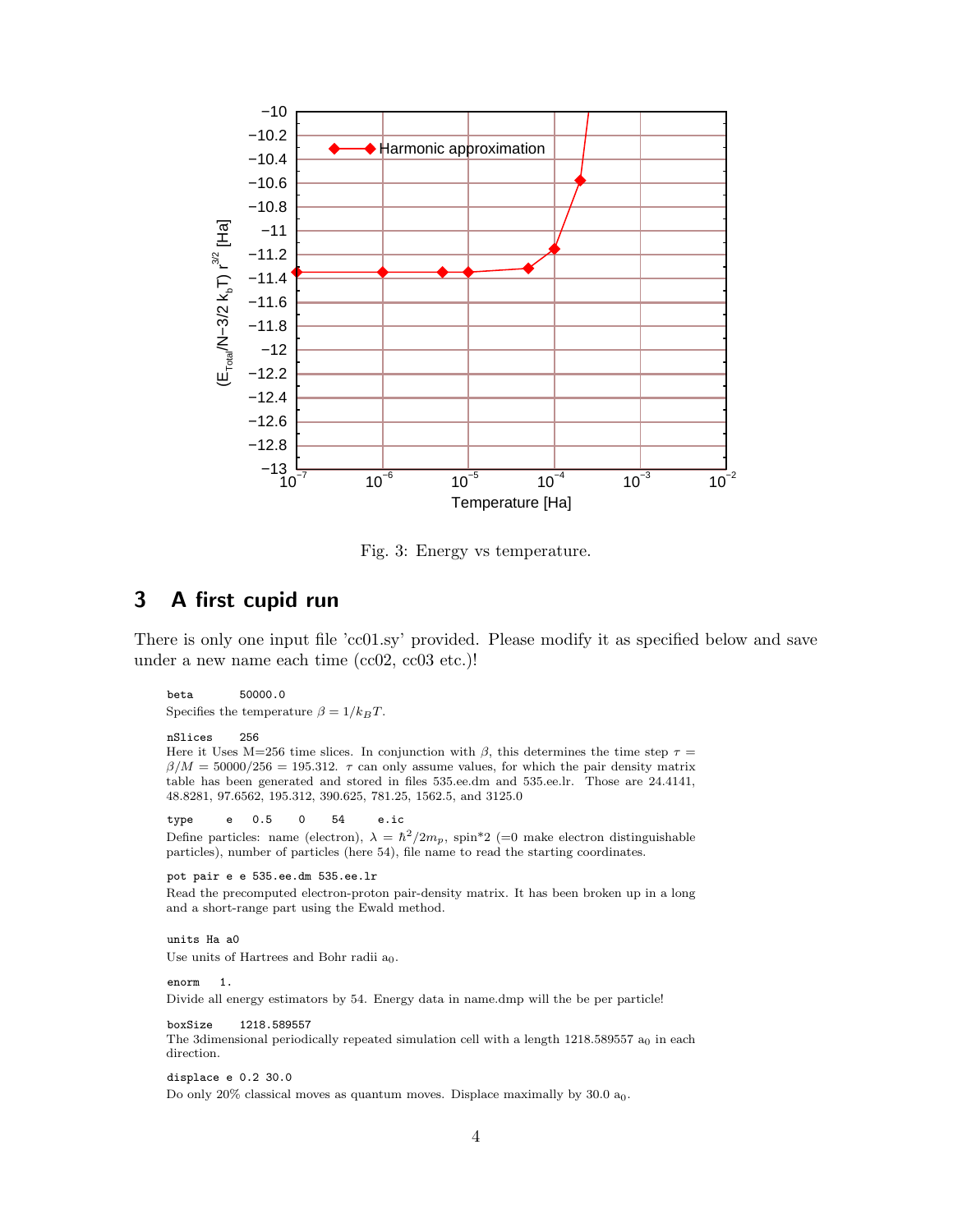sofk 0.0312 20 Computes the structure factor  $S(k)$ .

#### lindemann

Lindemann ratio. Measure how far particles have move from initial positions.

RESTART Restart the calculation if an old cc.rs file exists. (If this is commented out, all previous files and results will be overwritten.)

#### SELECT 10 100 4 54

Parameters: #blocks, #steps per block, #level in bisection, #single particle moves per step (before the code moves to a new window in imaginary time). #level specifies that  $2^{\#level} - 1$ beads will changed in one move.

Now run the PIMC simulation

> cupid cc01

and analyze the results in 'cc01.dmp'. The total energy can be looked by

```
> h5trace cc01.dmp root/obs/E_tot
```
- > h5trace cc01.dmp root/obs/E\_tot > E-vs-time.txt
- > h5analysis cc01.dmp root/obs/E\_tot
- > h5analysis cc01.dmp root/obs/E\_tot 2 0

The last command averages all blocks beginning with the second block. Use *quaplot* with plot "E-vs-time.txt" to see how many blocks one has skip at the beginning, at least one!

### 4 Adjusting the time step  $\tau$

There is only one input file 'cc01.sy' provided. Please modify it as specified below and save under a new name each time (cc02, cc03 etc.)!

• Change the number of blocks to something between 20 and 50, and rerun 'cc01' to reduce the error bars.

• In 'cc01', a rather conservative time step of  $\tau = 195.312$  was used. Please run new simulations with  $1/2$ , 2, 4, and 8 times that time step. Give each a new name. Leave  $\beta = 50000$  but keep adjusting the levels in the bisection (#levels) so that always the same length of path is modified.

• Analyze your results with *h5analysis*, maybe plot them. Based on this analysis choose an optimal time step and use it below. If you have question, check with an instructor.

### 5 Simulation a different T

Now that you have chosen a new time step, keep it constant for the following simulations. Now run a large number of PIMC simulations for different temperature in order to generate a  $E(T)$  curves for Figs. 2 and 3. Derive the energy per particle with h5analysis, subtract  $3/2k_bT$  and multiply by  $r_s^{3/2}$ .

• The only way to change the temperature, is to modify  $\beta = 1/k_bT$ . Only certain values are possible because we want to keep  $\tau$  the same.

• Run the simulations, analyze the energies, and enter your results in Figs. 2 and 3. PIMC result should not agree with harmonic lattice approximation even at low T. What is the reason for the discrepancy?